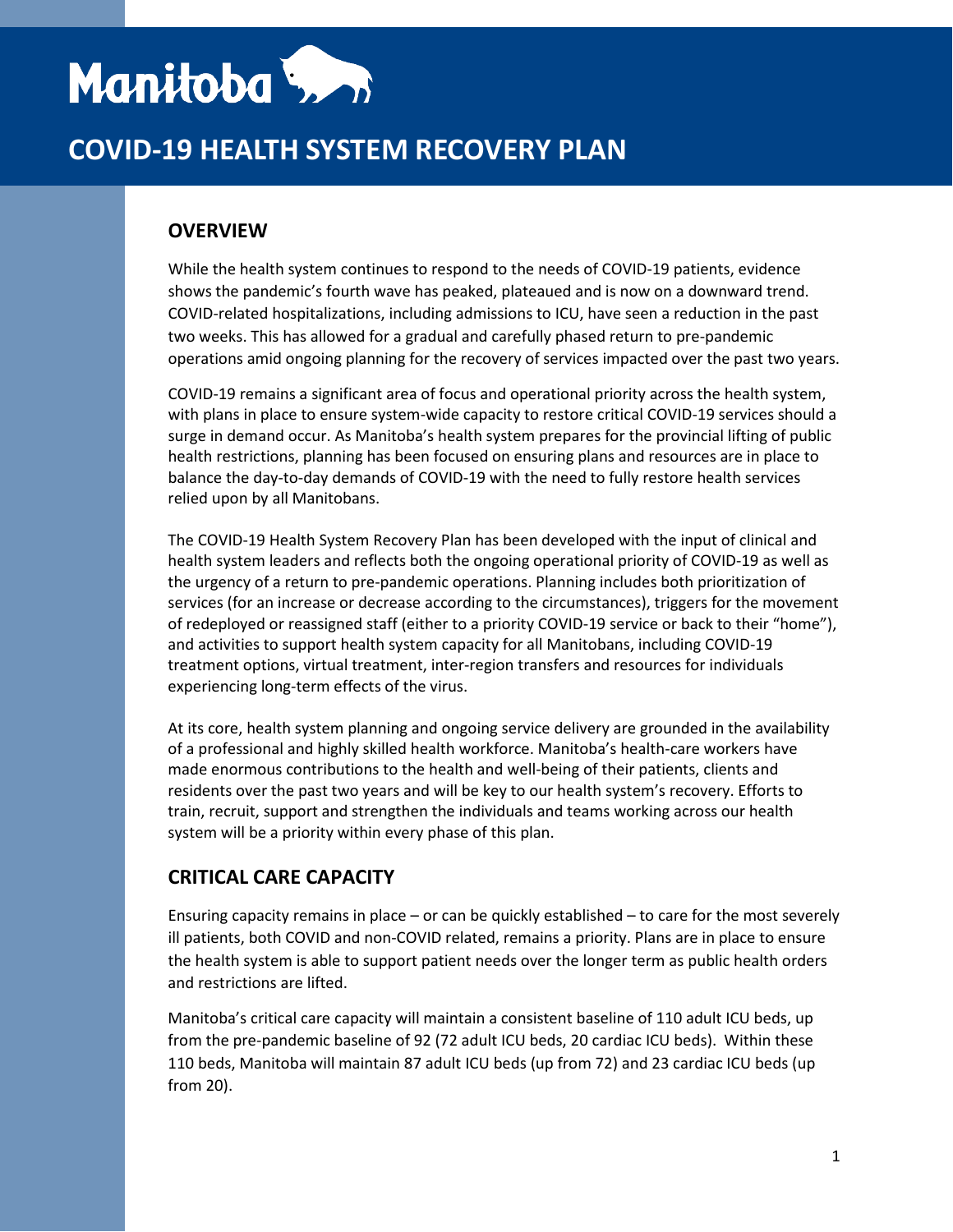To support the maintenance of a reliable critical care bed base, additional staffing resources are being trained and recruited on an ongoing basis to ensure a long-term supply of appropriately skilled and trained critical care nurses. The Critical Care Nurse Orientation Program (CCNOP) will now run four times per year, allowing for up to 120 nurses to complete the program annually.

#### **CRITICAL CARE CAPACITY – CONTINGENCY PLAN**

Hospitalization rates and admissions to ICU are being closely monitored as triggers to indicate any anticipated surge in COVID-19 activity requiring a rapid acute care response. Plans are in place to incrementally add ICU capacity across the health system as required by these indicators.

Should a significant expansion of the critical care bed-base be required, it will rely upon redeployment and/or reassignment of staff from other areas/services of the health system. Lead time of five to seven days has been identified for the expansion of beds by approximately six to 10 beds per phase.

Each phase will redeploy or reassign staff from an identified area, resulting in a corresponding decrease to activity and services as workforce shifts occur. Criteria have been clinically determined to establish appropriate prioritization and provincial standardization of services impacted and the sequence by which they are reduced.

#### **SURGICAL RECOVERY**

Increased demand on critical care capacity throughout successive COVID-19 waves drew heavily upon human resources redeployed from other areas of care, including surgery. While emergency, urgent and life and limb surgeries were maintained at Manitoba's most acute facilities (HSC Winnipeg, St. Boniface Hospital, Grace Hospital and Brandon Regional Health Centre), many elective and non-urgent surgeries and diagnostic procedures were impacted by these surges in COVID-19 activity. This has resulted in thousands of patients whose appointments were cancelled or postponed.

Resuming elective and non-urgent surgeries is also a priority as COVID-19 demands subside. Staff redeployed and reassigned to support COVID response elsewhere in the health system will be returned to their "home" area as soon as is operationally possible.

This will happen in carefully planned phases that are being coordinated provincially to ensure the highest priority activities are resumed as soon as possible. The sequence by which services are returned is clinically informed and will occur across an anticipated four phases, detailed below.

**PHASE ONE** has already taken place with staff returned to a number of rural sites, allowing for the resumption of pre-pandemic levels of surgical activity at various facilities in Prairie Mountain Health, Southern Health-Santé Sud and at Victoria General Hospital in Winnipeg.

**PHASE TWO** is scheduled to begin the week of March 14 with staff returning to Victoria General Hospital, Concordia Hospital and St. Boniface Hospital. These shifts will allow for a return to normal slating/operations at Victoria, the resumption of endoscopy slates at Concordia, and the addition of three cardiac critical care beds at St. Boniface with cardiac surgery slates returning to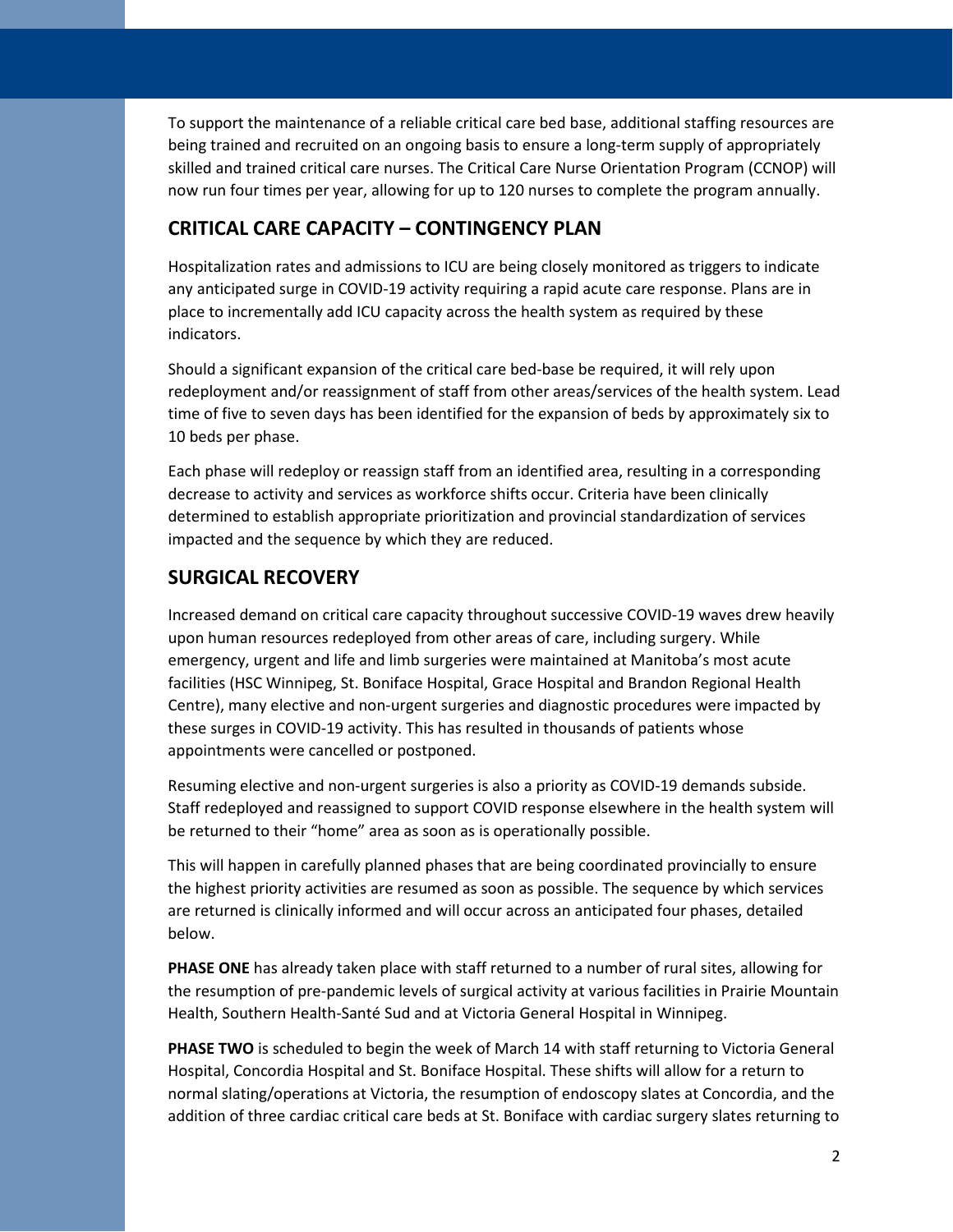pre-pandemic levels, as well as the restoration of a nine-bed intermediate medicine care unit at the site.

The return of remaining staff redeployed within Southern Health-Santé Sud is also underway, with plans in place for the resumption of many services at Boundary Trails, Carman, Portage and Bethesda in place for the month of March.

**PHASE THREE** is anticipated to occur the week of March 21 with staff returned to the Transplant program at HSC as well as to Seven Oaks General Hospital. These shifts will allow for a return of transplant services (HSC) and endoscopy (Seven Oaks).

**PHASE FOUR** will remain dependent on operational readiness and ongoing monitoring of health system indicators. Shifts are anticipated to occur as early as mid-March and may extend into April with staff returning to Pan Am and Misericordia sites, as well as surgical beds located at the Grace Hospital returning to service (these beds are currently occupied by Medicine patients who will be decanted to other locations in advance of this shift).

Also in this phase, Ste. Anne Hospital, located in Southern Health-Santé Sud, is scheduled for a resumption of services in the month of May.

**MANITOBA'S DIAGNOSTIC AND SURGICAL RECOVERY TASK FORCE** is tasked with the development and prioritization of initiatives to address diagnostic and surgical backlogs, as well as related services, that have been created or compounded by COVID-19 response.

## **MEDICINE CAPACITY**

With the emergence of the Omicron variant, the number of COVID-19 patients admitted to hospital reached a new high in the pandemic's fourth wave. While more infectious than previous variants, Omicron did prove less severe for most individuals, particularly those who were vaccinated against the virus.

The increased number of active COVID-19 patients in hospital did challenge capacity in medicine units across the province, requiring ongoing and increased use of the inter-region transfer protocol for stable patients in order to maintain capacity at the province's most acute sites.

#### **MEDICINE CAPACITY – EXPANSION**

During this period of recovery, planning is underway to identify opportunities to increase medicine capacity and improve patient flow.

Additional overcapacity/flex medicine beds will be required to accommodate patients who require admission to medicine units (both for COVID and non-COVID reasons), reduce ED congestion, support physical distancing requirements and support the transfer of patients from ICU to medical units -- ensuring maximum availability of ICU beds in the system.

Planning is actively underway to determine the post pandemic medicine bed map as well as to align medicine capacity with the newly expanded ICU bed base. Staffing and resource requirements are being identified with recruitment and training requirements a core component of this planning work.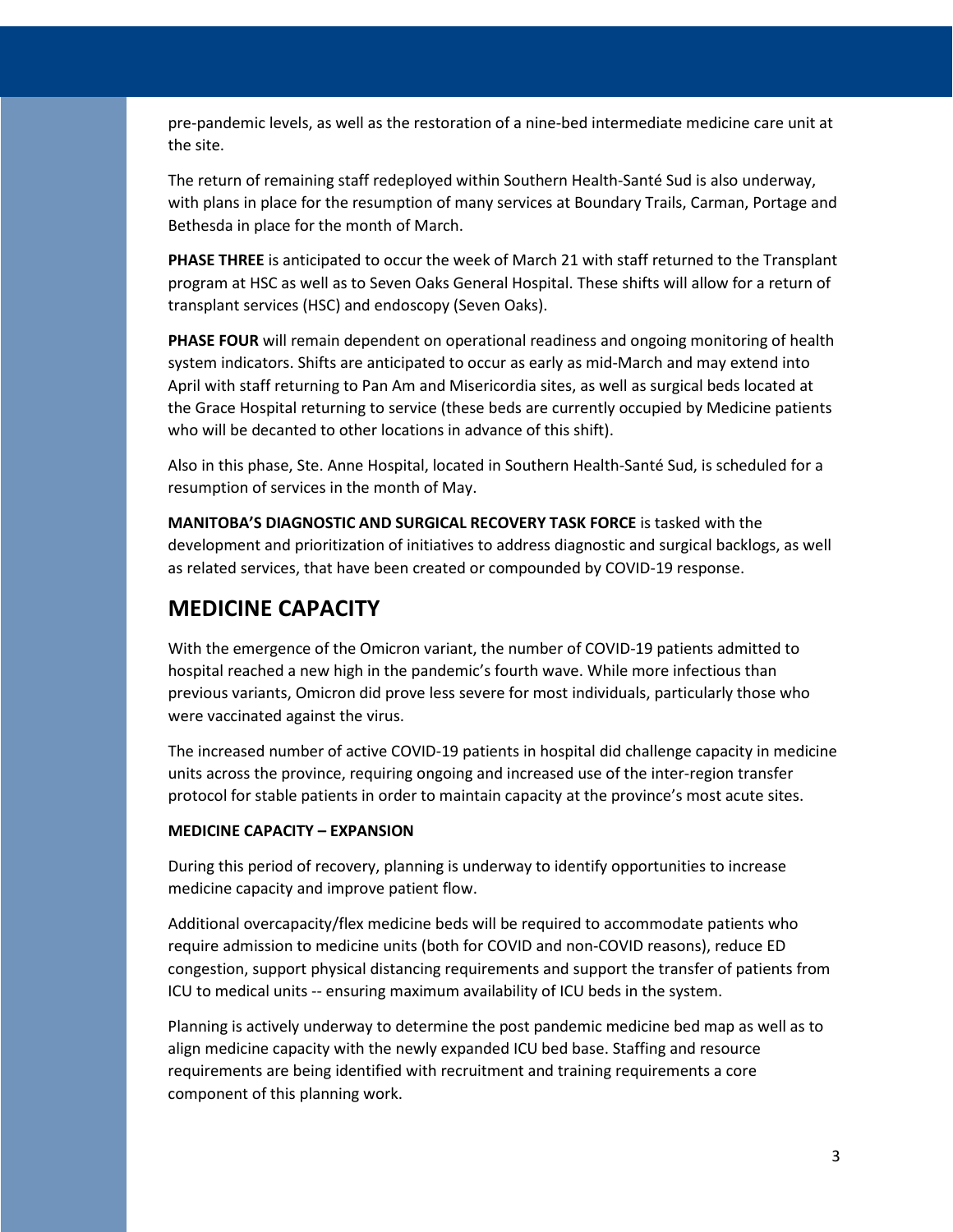#### **MEDICINE CAPACITY – INTER-REGION TRANSFERS**

Inter-region transfers of clinically appropriate, stable patients remains a strategy to ensure ongoing capacity within medicine units across Manitoba. While patient transfers to different sites can be upsetting for patients and their families, the acute care inter-region transfer protocol continues to be necessary to maintain capacity for COVID and non-COVID patients across the province.

Care teams carefully assess patients who are suitable candidates for transfer to another region, including their immediate and ongoing care needs, and carefully match them to a receiving facility able to provide that level of care.

Inter-region transfers will continue and may increase in the coming weeks as weather can be expected to play less of a limiting factor. Reimbursement processes have been put in place to ensure that families whose loved one is transferred out of region do not incur financial hardship when visiting their loved one at the receiving facility.

#### **VIRTUAL COVID OUTPATIENT PROGRAM (VCOP)**

Virtual care options continue to support patients with COVID who are stable enough to be cared for at home, with some support. Patients requiring home oxygen are admitted to the VCOP program and monitored virtually by a medical team throughout their recovery. VCOP is available in Winnipeg, Brandon, Portage la Prairie, Steinbach, Winkler, Morden and Selkirk.

As of March 14, 2022, VCOP has cared for 512 patients and saved approximately 3,849 inpatient days in hospital, providing COVID patients with appropriate ongoing care while maintaining capacity in hospital.

## **LONG-TERM CARE**

Long-term care (personal care homes and supportive housing) remain a core component of Manitoba's health system, providing appropriate, compassionate and high-quality care across the health continuum. Manitoba's ongoing recovery from the effects of COVID-19 includes consideration of the services relied upon by individuals living in long-term care, the staffing and human resources required to ensure quality care, and the preventative measures that will remain an essential part of PCHs over the long term.

Learnings from the experience of long-term care during COVID-19 have resulted in the development of [a Provincial Long-Term Care, Personal Care Home Pandemic Plan.](https://sharedhealthmb.ca/files/provincial-ltc-pandemic-plan.pdf) This plan will guide preparations and planning for future pandemics while also providing standard guidance and requirements for the identification and management of outbreaks.

It also provides for the ongoing implementation of robust and standardized infection and prevention control protocols to support the protection of a population that is at increased risk of serious illness during an outbreak or pandemic situation.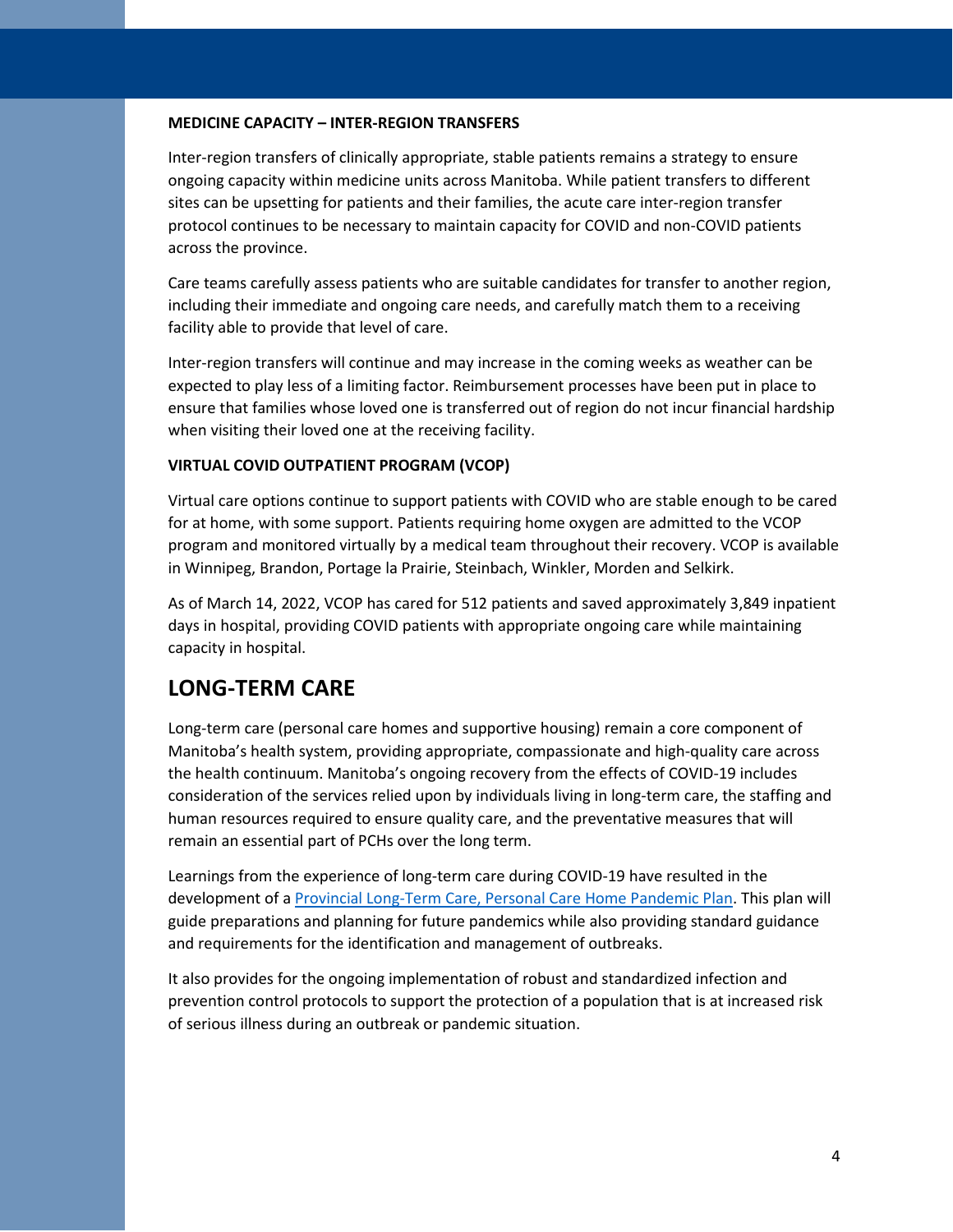## **PRIMARY CARE AND OUTPATIENT SERVICES**

#### **RESUMPTION OF IN-PERSON SERVICES / MAINTENANCE OF VIRTUAL CARE OPTIONS**

Primary care and outpatient services are returning to the provision of all regular patient care services. Practices may continue to offer virtual visits where appropriate, anticipated to be approximately 20–25 per cent of visits, with variation according to the specific practice.

Patient and staff screening remain in place and PPE and physical distancing guidance remain in effect. Updated guidance includes strategies for the delivery of patient care, regardless of vaccination status as well as for the care of patients with mild to moderate COVID-19 symptoms. Considerations are also provided for the delivery of care and/or services to individuals who are not masked, aimed at ensuring the ongoing availability of services for all Manitobans while also ensuring care spaces and environments remain safe for patients vulnerable to the most severe effects of COVID-19.

#### **COVID-19 TREATMENT**

While Manitoba moves into the next phase of pandemic management, with recommendations replacing requirements and public health restrictions, it is anticipated that COVID-19 activity will increase and hospital admissions and ICU admissions may also rise. In an effort to mitigate the most serious effects of the virus on individuals at higher risk, Manitoba has pursued an aggressive approach to the administration of approved COVID-19 treatments.

COVID-19 treatments, including monoclonal antibodies and antivirals, are expected to reduce the severity of illness and hospitalization rate for some patients. These treatments must be offered very quickly after symptom onset, so nearly immediate testing and referral is required in order for treatment to be given in the five to seven-day eligibility period.

Manitoba's eligibility criteria are the most expansive in the country, including both vaccinated and unvaccinated Manitobans as well as those who meet underlying health condition, age, and demographic criteria. Treatments are available in several forms, with referral available from primary care providers, facility-based pharmacists, Health Links-Info Santé and in hospital.

As of March 9, 2022, approximately 212 oral antiviral treatments had been dispensed, along with 502 doses of monoclonal antibodies. Eligibility criteria continue to be assessed and efforts to expand awareness of the availability of these treatments are underway.

#### **RESOURCES AND CARE FOR LONG-COVID**

A Provincial Long-COVID Working Group has been established to compile and facilitate access to resources and services for Manitobans living with the long-term effects of COVID-19. The working group is developing a webpage with information for patients as well as guidance and recommendations for health-care providers treating this condition and its symptoms.

A variety of self-management strategies and techniques will be made available for both children/youth and for adults/older adults. Tools to identify when, where and how to seek support or care from a health-care provider are also in development, with a specific focus on addressing gaps to accessible community-based services and care.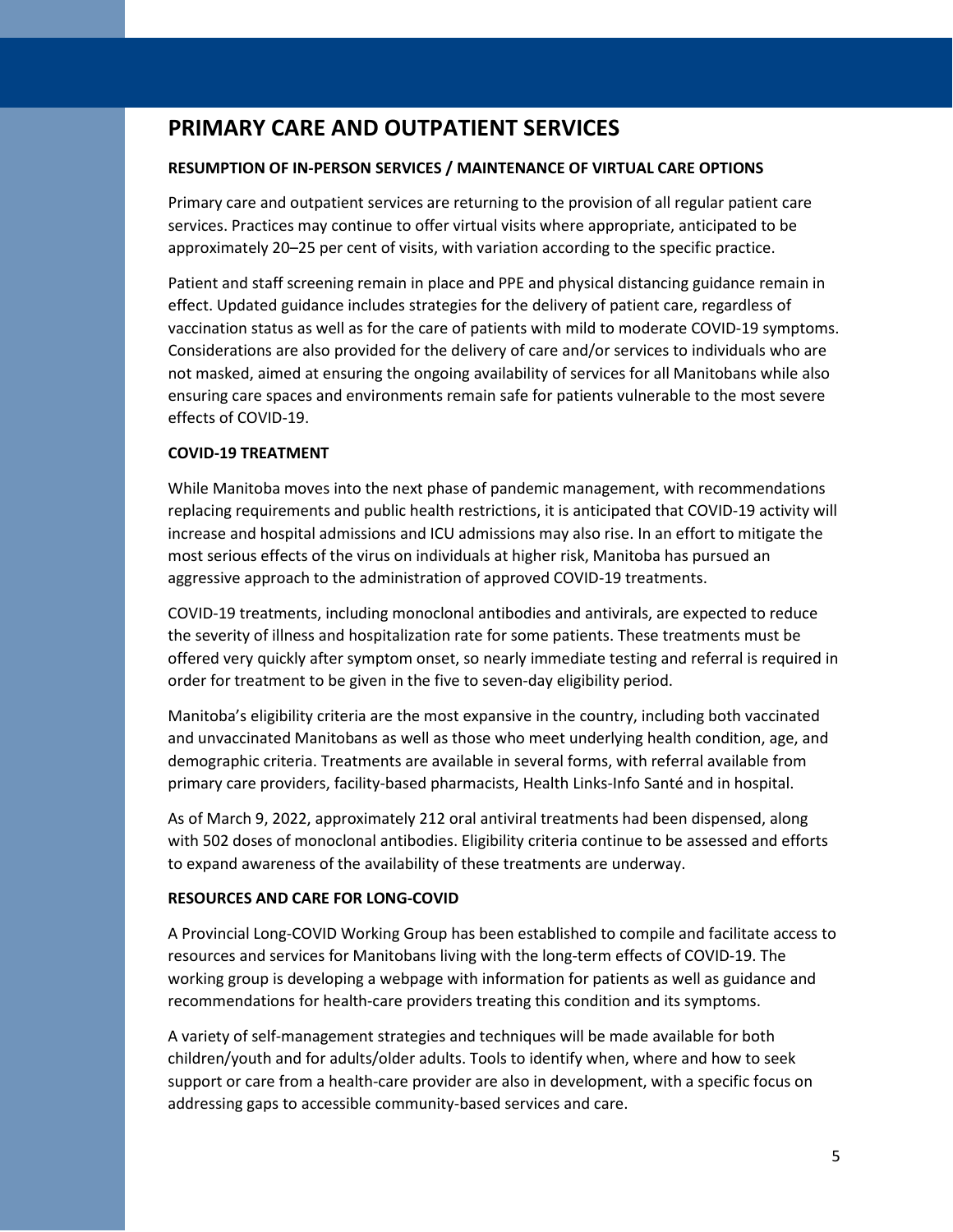## **VISITOR GUIDELINES**

Efforts to cautiously expand visitor access to inpatients and personal care home residents will continue as COVID-19 activity in the community is monitored. An increase in the number of fully vaccinated visitors was implemented in recent weeks, followed by expanded visitor access as proof of vaccination requirements were discontinued. Hospitals and personal care homes continue to take every available preventative measure to reduce the risk posed to vulnerable inpatients and residents, as well as health-care workers. These include ongoing use of requirements such as appointments and visiting hours, use of personal protective equipment, wearing of masks and staff and visitor screening.

As COVID-19 indicators permit, further expansion of visitation will occur, including scheduled social leaves as well as overnight leaves for PCH residents. Infection prevention and control experts are guiding these expanded opportunities for visitation, making every effort to balance the benefits of social interaction with the need for ongoing preventative measures to protect the most vulnerable Manitobans. Visitor guidelines continue to be reviewed.

## **WORKFORCE HEALTH AND WELLNESS**

For more than two years, Manitoba health-care workers have invested their time, energy, and skillset to the provision of compassionate, high-quality care for patients, residents and clients across Manitoba. They have seen changes to their work or work environment and to their teams and have navigated these changes with professionalism and dedication for all they care for. As part of Manitoba's overall COVID-19 recovery, addressing workforce health and wellbeing and providing resources and support for the recovery of all health-care workers is a top priority.

A Psychological Safety Steering Committee has been established to support this work and will be responding to the feedback gathered from Manitoba's health workforce in response to a provincial Employee Resilience Survey conducted in late 2021. Focus groups and interviews are gathering a deeper understanding of the pandemic's longer-term effects on health-care workers.

Health-care workers continue to have access to a number of resources and supports through their employer as well as to online tools available at the [Mental Health and Wellness Resource](https://sharedhealthmb.ca/services/mental-health/mental-health-and-wellness-resource-finder)  [Finder.](https://sharedhealthmb.ca/services/mental-health/mental-health-and-wellness-resource-finder)

## **COVID-19 CONTINGENCY PLANNING**

This COVID-19 Health System Recovery Plan, developed with the input of clinical and health system leaders from across the health system, reflects the continued operational priority of COVID-19 across all areas of the health system as services return to more normal pre-pandemic levels of operation.

Health system indicators, including surveillance testing, hospitalizations and ICU admission, are being closely monitored to inform decisions in the event of a surge in COVID-19 activity. Contingencies have been developed to support the incremental expansion of Manitoba's ICU bed base if required, along with clinical prioritization for redeployment and reassignment of staff from other areas of care. The addition of overcapacity/flex medicine beds, continuation of